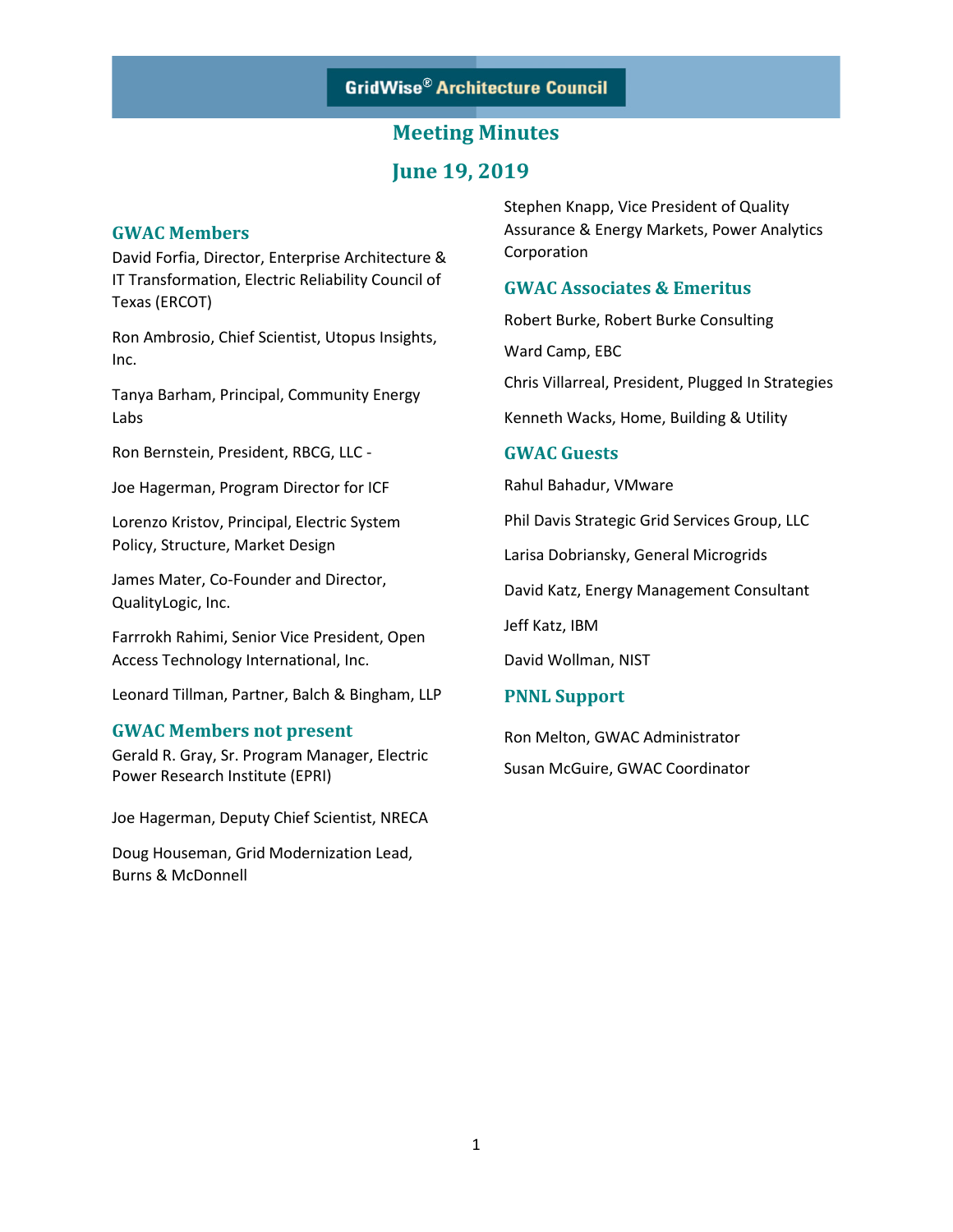## **Meeting Minutes**

### **June 19, 2019**

#### **Administrative**

A quorum was reached at 10:04am PST and David opened the meeting

Richard Schomberg sent greetings to GWAC via Ron Melton who saw him at a meeting in France.

David Forfia asked for a motion to approve the May GWAC online meeting minutes. They were approved with submitted edits made by (Ken Wacks, Leonard Tillman and Farrokh Rahimi)

Ron Ambrosio gave a motion to approve the minutes and Leonard Tillman seconded the motion.

- Action items from previous meetings
	- > All: please let Ron know if you will be unable to attend a call ahead of time.
	- ← Action Ron Melton: Complete ISO/IEC form and send to Ken Wacks
	- ← Action Ron Melton to set a meeting with Ron Bernstein and Joe Hagerman on the smart buildings as transactive hubs white paper. (meeting time proposed)
	- √ Action Ron Melton: Review the GWAC activities summary document from Ron Bernstein for eventual publication on the GWAC website.
		- ✓ Action: Ron Melton and Rahul Bahadur to have a call later to discuss the Economic Reliability white paper further.
		- > Action: Ron Bernstein and Ron Cunningham to discuss the production of Grid 3.0 future white papers and Ron Bernstein to note them on the GWAC Activities Matrix.
		- √ Rahul and Farrokh and Ron M need to discuss use cases matrix

### **Action items**

Meeting with Bernstein and Hagerman has taken place

#### GWAC summary docs

Ron talked with Rahul and discussed use case matrix. The only thing left is to add detail on grid 3.0 future white papers that Ron Bernstein had put together.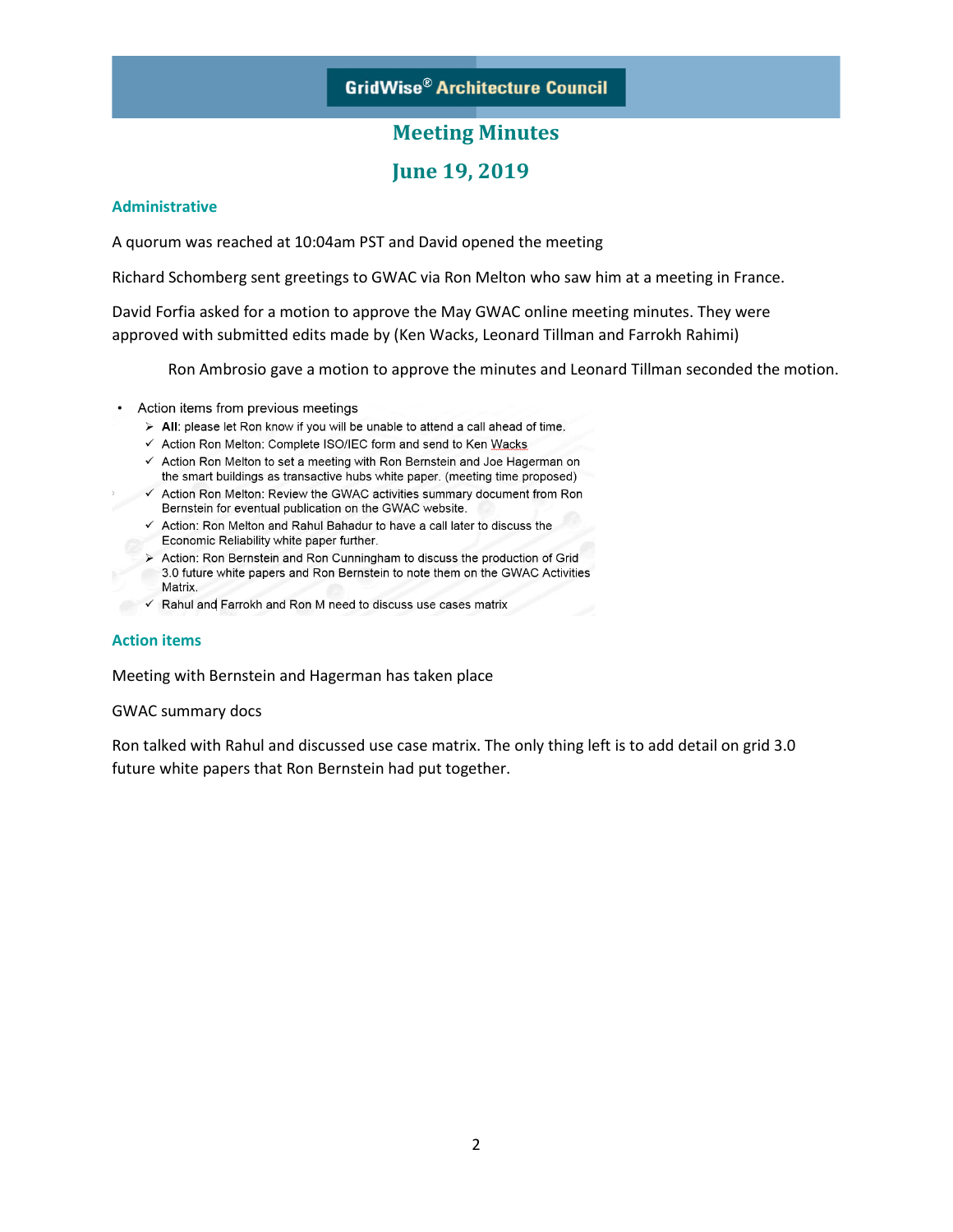## **Meeting Minutes**

**June 19, 2019** 

#### **GWAC Activity Matrix**



#### **Upcoming events**

### **GRIDWISE Conferences and Events**  $\odot$ (Bold indicates GWAC speakers) ASHRAE Annual Conference, Kansas City, MO, June 22 - 26, 2019,  $\bullet$ IEEE TESC, Minneapolis, MN, July 8 - 10, 2019  $\bullet$ NARUC Summer Policy Summit, Indianapolis, IN, July 21 - 24, 2019 SEPA Grid Evolution Summit, Washington, DC, July 29 - August 2, 2019 IEEE PES General Meeting, Atlanta, GA, August 4 - 8, 2019 NARUC Annual Meeting, San Antonio, TX, November 17 - 20, 2019 AHR Expo, Orlando, FL, February 3 - 5, 2020 NARUC Winter Policy Summit, Washington, DC, February 9 - 12, 2020 IEEE ISGT 2020, Washington, DC, February 17 - 20, 2020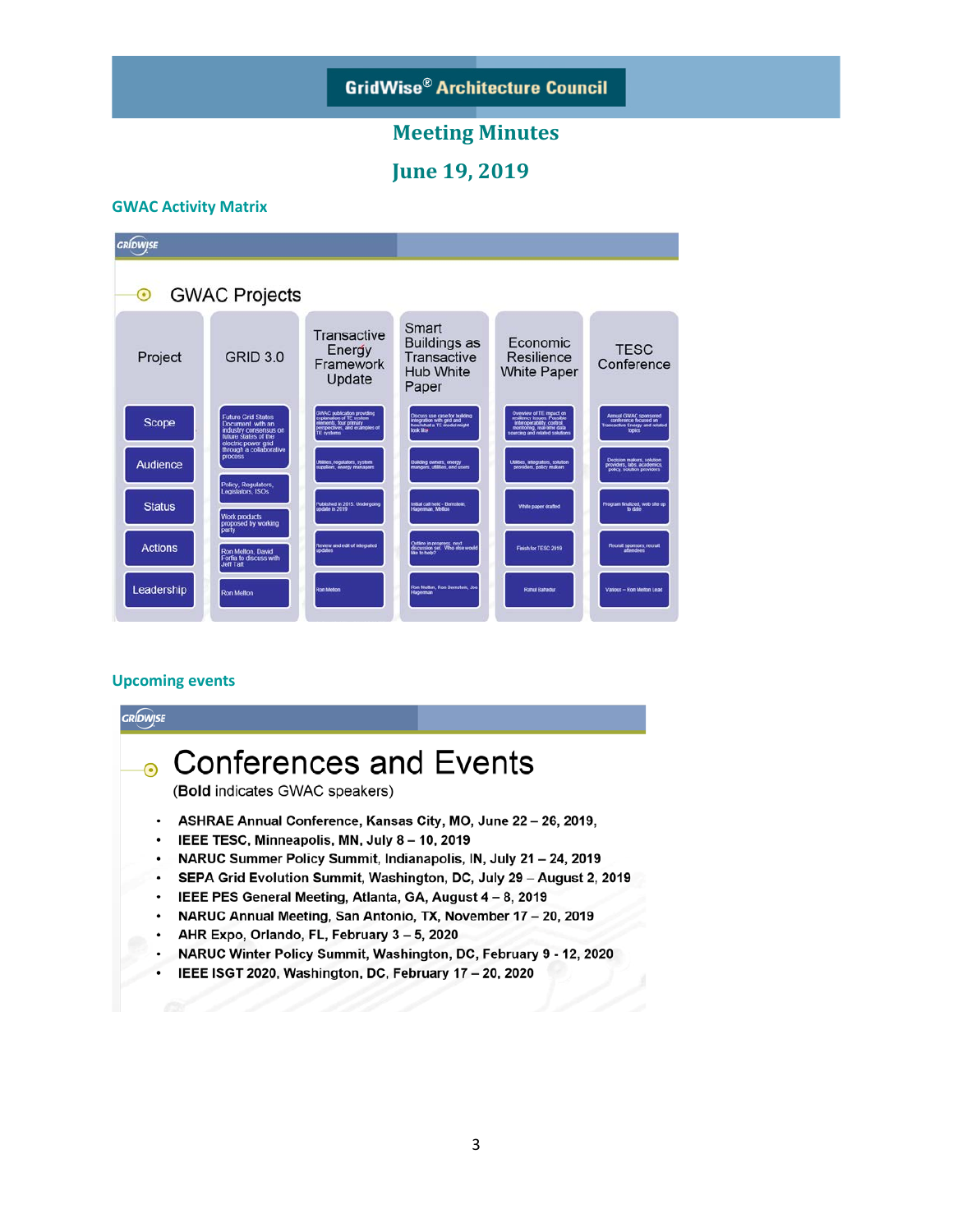**June 19, 2019** 

### **TESC19 Status**

Ron Bernstein noted that there are 43 registrants as of today.

Ron Melton urged all GWAC and friends to get the word out however they can. He is hoping to get 100 participants.

Last year's TESC attendance was about 125 per David Forfia.

Tanya Barham asked everyone to use the short paragraphs from GWAC members that was sent out by Susie McGuire as they use social media to promote the conference.

Farrokh proposed extending the TESC19 early bird registration. Ron Melton said that it would be hard to do that now since the discount ended on June 7.

Ron Melton asked Tanya Barham if there is an easy way to reference others promotions on social media. Tanya said with your Linked In post on your personal page if you do  $\omega$  you will see names that you can "tag" and you can also do \_@ and an organization name. This sets up a hyperlink and it will come up in their feed and they can then share your post. This makes it easy to re-share items. Tanya also put the link to the TESC19 Tutorials in the side bar <https://ieee-tesc.org/tutorials/>and asked members to include that in their messages as well as the conference registration link <https://tesc.ieeepesreg.com/index1.asp>

Ron Melton noted that three sponsorships have come in and this will really help the conference budget. Three papers have come in and will be included in a plenary panel. Today we will look at the meeting structure and remind people of the foundational session and panel moderator assignments.

Ron Melton reviewed the TESC19 meeting agenda. He commented on the great job that Farrokh did on reviewing all abstracts and papers and communicating with authors. Papers will be presented in a plenary session rather than as posters as originally planned.

Ron Melton noted that Ellen Anderson with Univ. of Minnesota is working on student volunteers for the conference.

Ron Bernstein noted that tutorial signups are coming in slowly. Total for registrations paid is \$20,180 without sponsorships.

The decision has been made not to hire a conference facilitator which saved funds for the conference. This will save on administrative costs.

Ron Melton noted that there is a lot of information on the website about the highlights of the conference as well as logistical information.

Ron Bernstein asked Ron Melton about the length of time allotted for the Panel Tracks and the workshops.

Ron Melton said each workshop is 1 hour, each panel is 1.5 hours.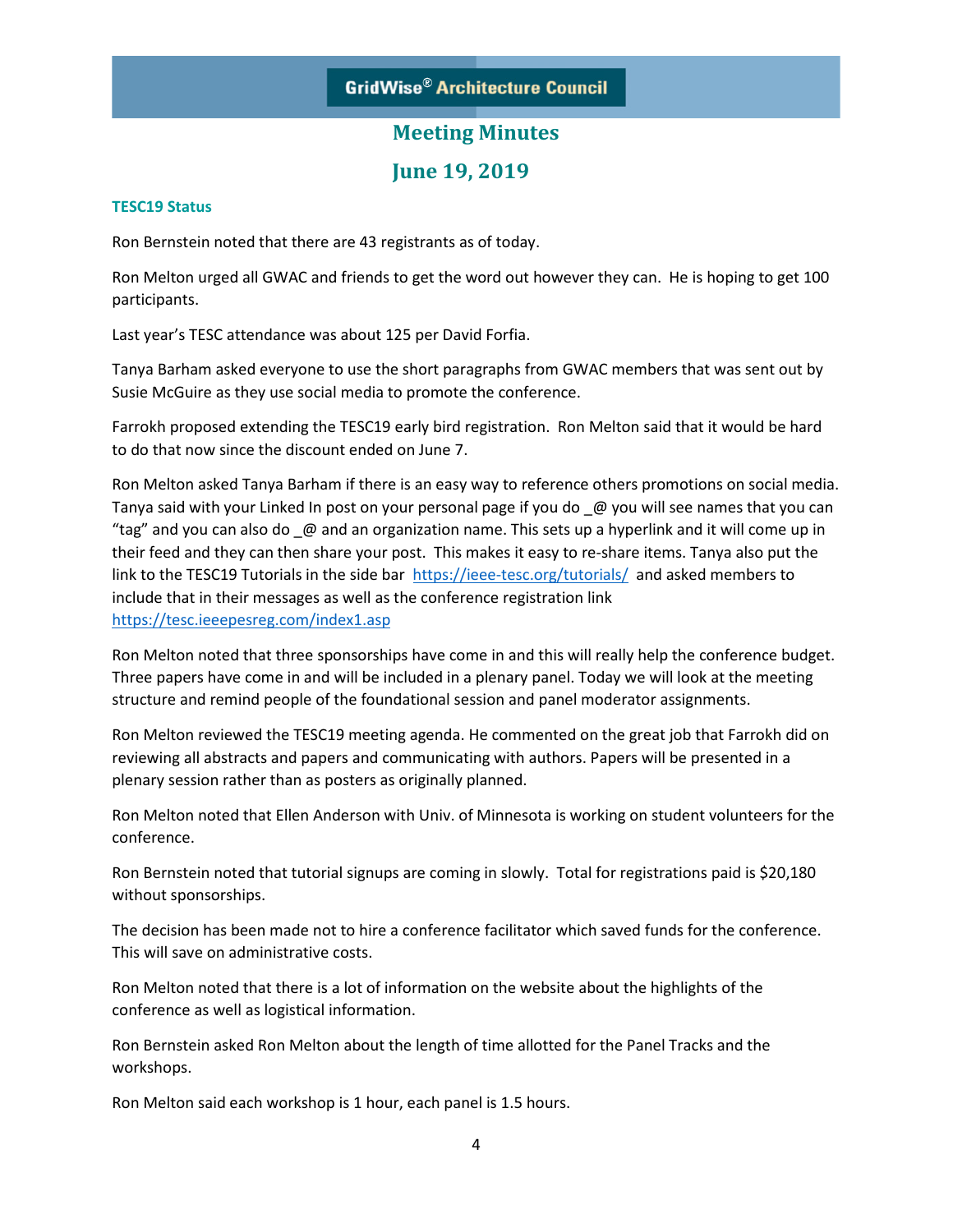# **June 19, 2019**

Ken Wacks said that the people giving talks will want to know if they should keep talking at the end of the 90 minute track and just go right into the workshop.

Ron Melton said the discussion should move into the question and answer phase during the workshop. Some questions will created in advance. Ron envisions that panelists will remain in place for the workshops – but it depends on the workshop facilitator and panel moderator (which may or may not be the same people). Ron suggested that each set of facilitators and moderators explain the process to the panelists so that they will know the expectations.

Farrokh Rahimi asked about the questions for the workshop. Ron Melton said the moderators and facilitators need to create the questions for the workshop.

# ⊕ GWAC Foundational Session

- Build around TE Framework update
	- Presentation 1: general changes Forfia
	- Presentation 2: 4.1 update Tillman or Villarreal (tag team)
	- Presentation 3: 4.2 update Kristov
	- Presentation 4: 4.3 update Ambrosio
- Presentation 5: 4.4 update Houseman or who?
- Working meeting on this sometime over next two weeks?

Ron Melton noted that for the foundational session – David will do general, Lorenzo for 4.2, Farrokh has created a PPT 4.2 that he will share with Lorenzo. They are working together, and they will decide who presents and who asks the questions. Ron asked that the facilitators and moderators keep him informed so that the agenda can be updated as needed with the names of moderators and facilitators.

Ron Melton asked if facilitators want to have a meeting about the questions and there was good interest. Ron asked Susie McGuire to get a meeting set that aligns with schedules.

### **Action: Susie to set up a meeting on June 27 at 8:00am to discuss the questions and other logistics. Invite all panel moderators and facilitators.**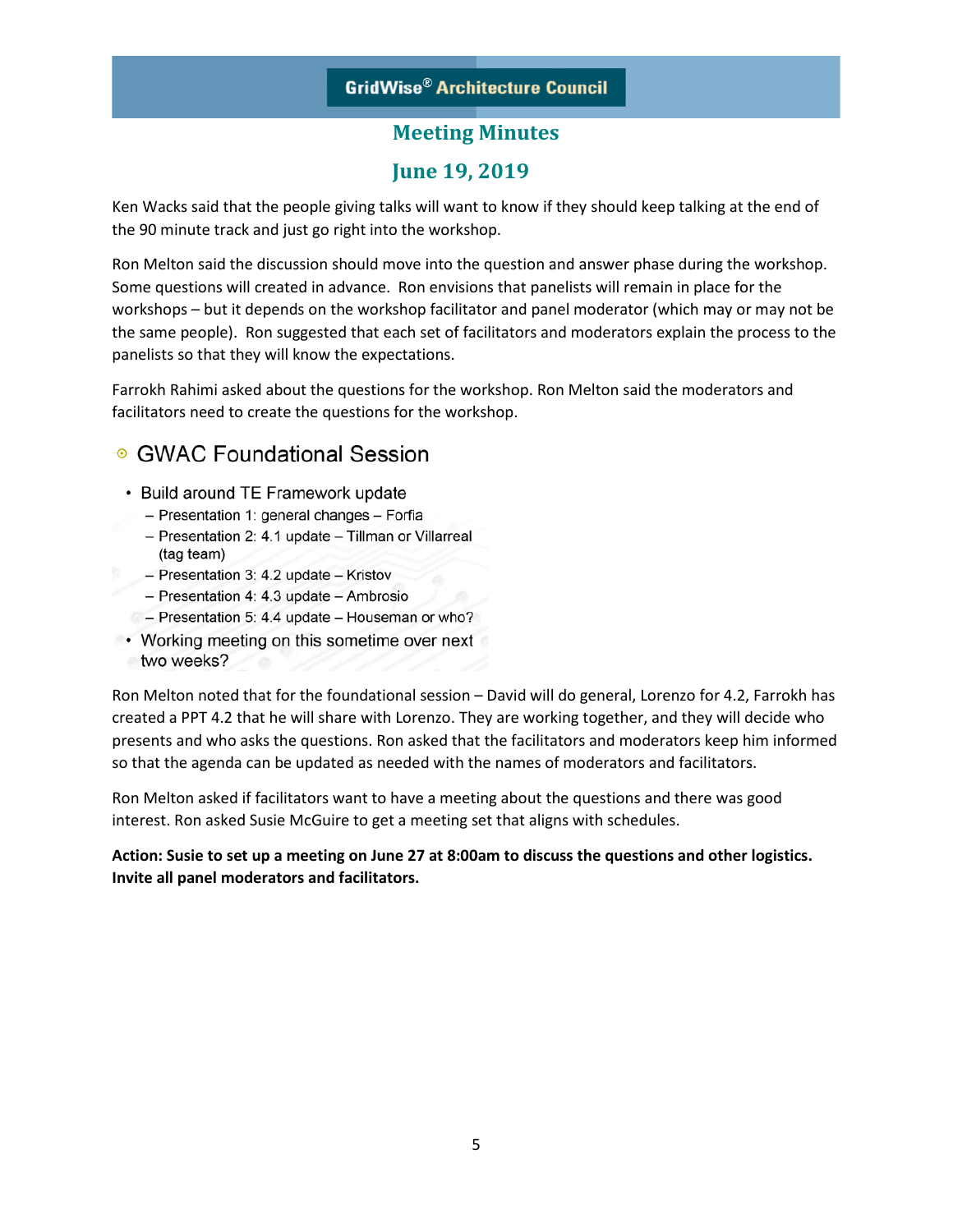### **Meeting Minutes**

### **June 19, 2019**

# → Workshop Moderators

- Chris Villarreal & Leonard for regulatory
- Ambrosio architecture
- " Tanya & Lorenzo Vision for participation
- " Mark Knight Resilience
- Ron Bernstein Cyber Security
- Moderators need to draft 3 to 4 questions for discussion during the workshop - get them to panelists in advance so they can speak to the questions during their presentations
- **Ellen Anderson is working on finding volunteer note takers**

### **GWAC TE Framework**

The TE Framework is being edited and will be sent to the GWAC council as soon as possible for review.

#### • TE Framework Update

- Integrated version with section updates created
- Editing of integrated version underway
- Available for review by June 23rd will need quick turn around (in parallel with PNNL internal review)
- Publish by late-June.

### **GWAC White Papers**

# **Smart Buildings as Transactive** Hubs Update - Ron Bernstein

- Initial discussion between Joe Hagerman, Ron Bernstein and Ron Melton took place
- Ron Bernstein drafting an outline leveraging material from AHR Expo
- Second coordination call scheduled
- Any others who would like to be involved?

Joe Hagerman, Ron Melton and Ron Bernstein met to discuss the development of a white paper on Buildings as a Transactive Hub.

The result of this meeting was a draft outline provided by Ron Bernstein.

The draft has been posted to gridarch.org – Transactive Energy; Smart Buildings as Transactive Hubs White Paper folder: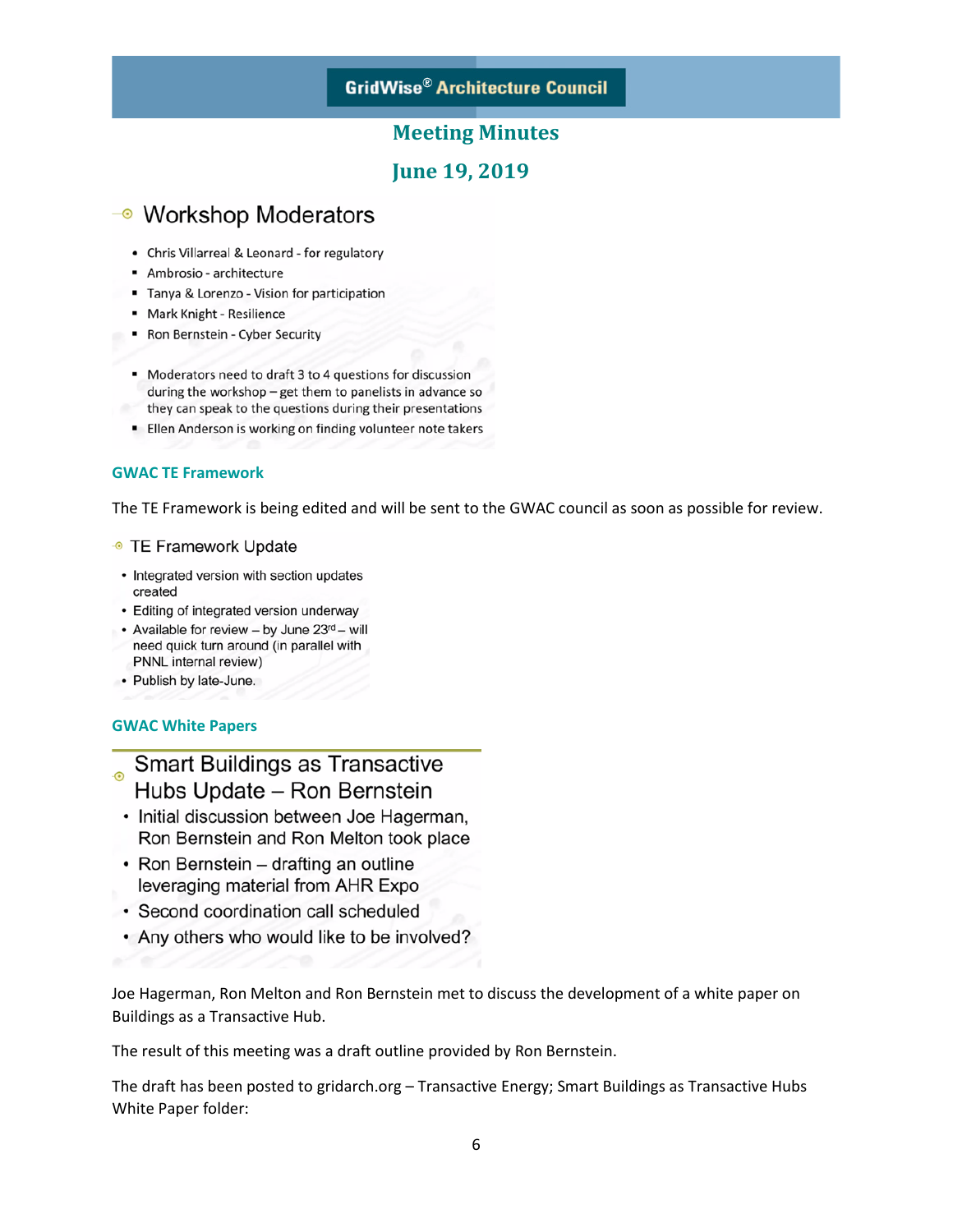# **Meeting Minutes**

**June 19, 2019** 

[https://www.gridarch.org/Transactive%20Energy/Smart%20Buildings%20as%20Transactive%20Hubs%2](https://www.gridarch.org/Transactive%20Energy/Smart%20Buildings%20as%20Transactive%20Hubs%20White%20Paper/Buildings%20as%20Transactive%20Hub.docx?Web=1) [0White%20Paper/Buildings%20as%20Transactive%20Hub.docx?Web=1](https://www.gridarch.org/Transactive%20Energy/Smart%20Buildings%20as%20Transactive%20Hubs%20White%20Paper/Buildings%20as%20Transactive%20Hub.docx?Web=1)

The paper should end up at 15 to 20 pages.

Here are the folks that have agreed to participate in the development:

| Name                   | Email                              |
|------------------------|------------------------------------|
| <b>Ron Melton</b>      | ron.melton@pnnl.gov                |
| <b>Susie McGuire</b>   | Susan.mcguire@pnnl.gov             |
| <b>Ron Bernstein</b>   | ron@rb-cg.com                      |
| Joe Hagerman           | Joe.Hagerman@nreca.coop            |
| <b>Kay Aikin</b>       | kay.aikin@introspectivesystems.com |
| David Forfia           | dforfia@ercot.com                  |
| <b>Rahul Bahadur</b>   | rahul.bahadur@gmail.com;           |
| James Mater            | jmater@qualitylogic.com            |
| Doug Houseman          | dahouseman@burnsmcd.com            |
| Mark Knight            | mrknight@burnsmcd.com              |
| <b>David Katz</b>      | dkatz@sustainable.on.ca            |
| <b>Leonard Tillman</b> | ltillman@balch.com                 |
| Farrokh Rahimi         | Farrokh.Rahimi@oati.net            |

**Action: Ron Bernstein sent the outline draft of the white paper out to the support team**

**Action: Susie/Ron to coordinate a meeting in late July (after TESC) to the white paper support team: Ron Bernstein, Ron Melton, Joe Hagerman, Kay Aiken, Doug Houseman, Farrokh Rahimi, David Forfia, Rahul Bahadur, James Mater, Mark Knight, Leonard Tillman, David Katz**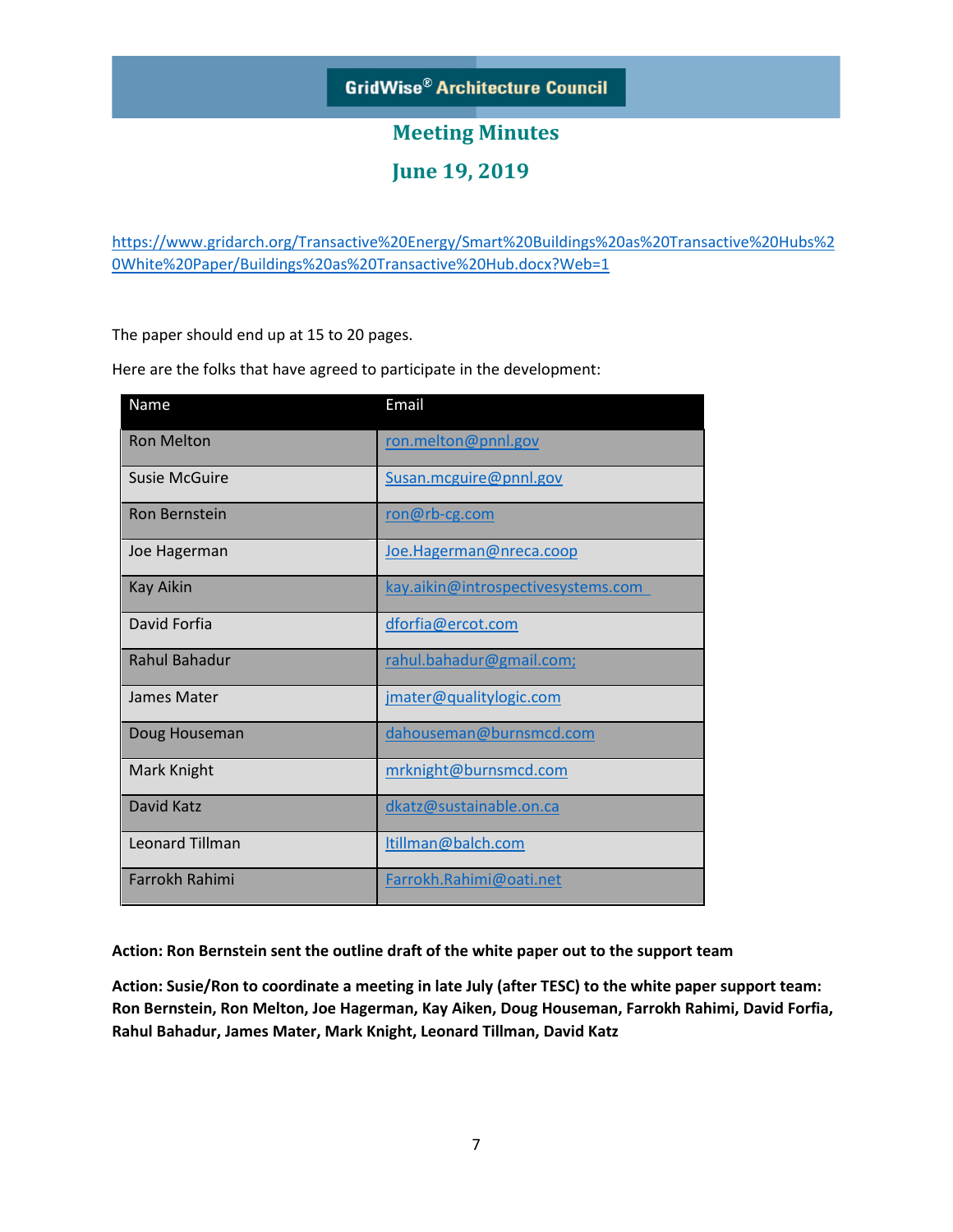### **June 19, 2019**

### **Announcement by DOE – sent from Chris Irwin during the call**

Chris Irwin has just announced today a new FOA on Interoperability and Architecture that came out this morning from Bruce Walker, DOE. This will be sent out to the GWAC list and everyone is asked to help rebroadcast it. Joe Hagerman sent information to the GWAC on this.

Open ADR on TE – James Mater said there could be some synergy there that would relate to smart buildings as TE hubs. Ron Bernstein and James may talk offline a bit more.

Ron Melton asked Rahul Bahadur about the Economic Resilience white paper. Rahul said they are working on a draft of the entire paper to prepare for a panel presentation at TESC19. They are also developing meeting slides and are close to done. Farrokh noted that the paper would be covered at the paper panel session at TESC19.

Farrokh asked Ron Melton when he wants the draft of the papers for TESC19. Ron said that he would like to have them be due as soon as we can get it done. Farrokh suggested it be done by next Monday (June 24).

Farrokh said it would be good to have the GWAC review the white paper prior to it being presented at the conference. Then comments will be invited at the conference as well. Ron would like to get a copy of the paper before the conference so that it can be cleared through PNNL information release. It would be cleared as a draft and then again once all feedback is in and responded to.

Rahul Bahadur asked about the timeline; he said that they may have to prioritize the conference over processing the feedback comments. Ron Melton agreed saying the conference needs to come first.

### **Liaison reports**

Ken Wacks - ISO/IEC - The international technical report on the GWAC TE Roadmap has been submitted to the administration in Europe and they will send the ballots to the nation participants. The IEC administration will distribute the Roadmap to the member nations for approval as an ISO/IEC Technical Report. Ron noted that Ken did a good job on the submission and thanked him for doing this.

Anyone interested in shaping world standards please contact Ken Wacks. In addition to Transactive Energy a key focus of the group is on cybersecurity of data, privacy, and safety for homes and buildings.

David Wollman, NIST –Posted in the chat a link to the federal advisory committee on smart grid - the continued evolution of the drafts on the NIST SmartGrid framework 4.0 – hoping to get it out for public comments by the end of the fiscal year; it won't be final by the end of the FY but materials should be available for public comment by then. One example is an update of the applied economics office – to understand AMI as a proxy for interoperability investments – looking at the response to Florida hurricanes. They can look at different deployments of AMI. It compares the different counties and their different percentage deployment of AMI and the number of outage hours after the hurricanes. There is some interesting stuff and they got good feedback. AMI is viewed broadly as interoperability investments to improve communication networks and capability. Data is publicly available. A paper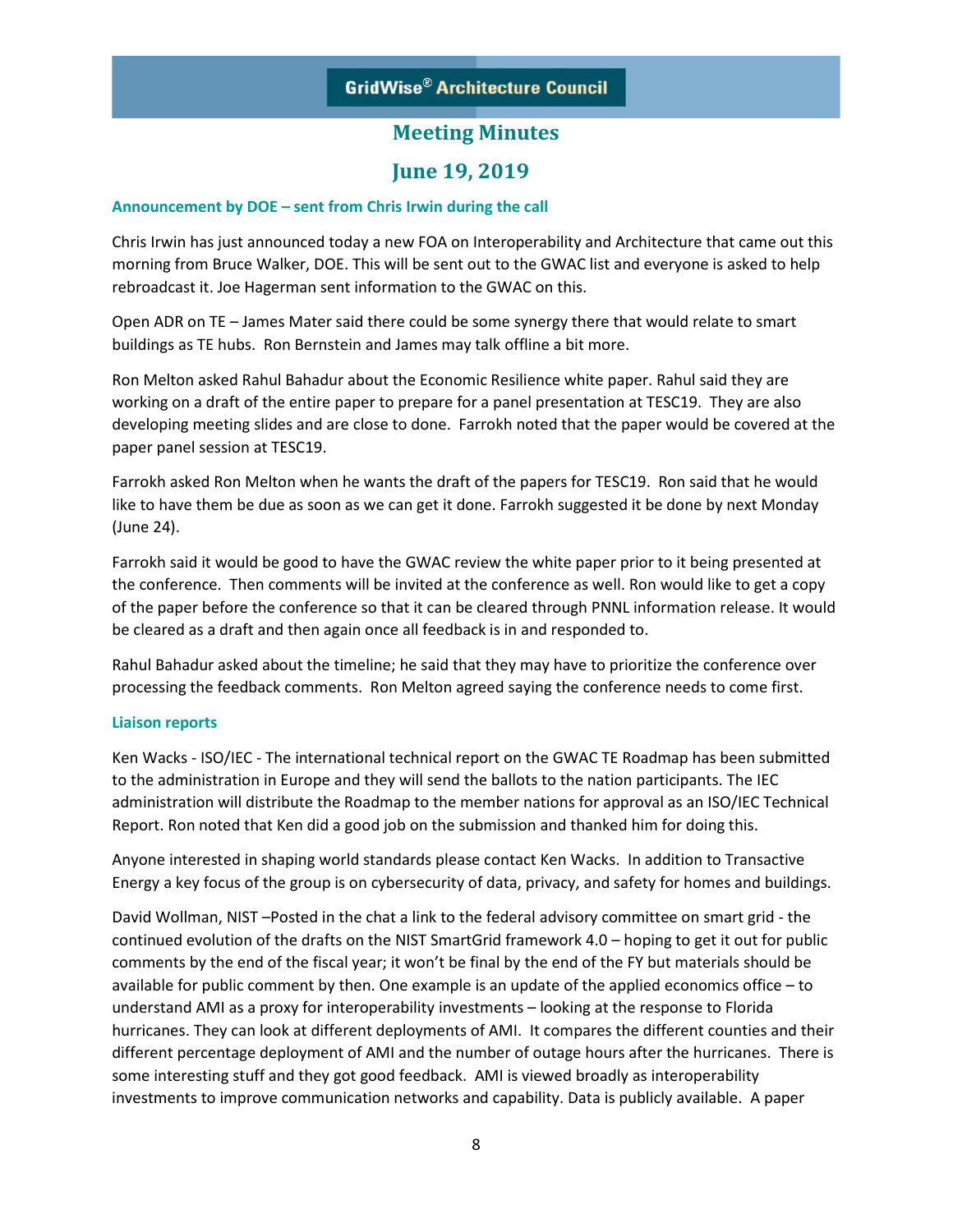# **June 19, 2019**

should be out very soon. It is hard to find good proxies. This worked well and there were interesting results.

### <https://www.nist.gov/engineering-laboratory/smart-grid/smart-grid-federal-advisory-committee>

David Forfia commented to David Wollman that NIST had done excellent work on framework drafts. He said the advisory committee notes were well done. He said he was impressed with what Abi presented in Tulsa.

David Forfia covered the meeting he was at yesterday. The Grid Evolution summit will be at the end of July. The last two days will be technically deep. Ken Wacks provided an update of his SEPA customer Grid Edge working group projects during the SEPA Technical Advisory committee teleconference yesterday. Ron Melton noted that there are some good workshops on Thursday, the last day including one that he is involved in, it will be on EV, TE and Grid Architecture and should be pretty interesting.

David provided the link to the IESO summit that he attended and said he would have the presentations and video to share in a few days: <http://www.ieso.ca/summit/>

EPRI – Gerald Gray was not on the call

ASHRAE - Ron Bernstein, the ASHRAE summer meeting starts Saturday of this week. Key topics are energy management and cyber security. He is giving a lecture on what it means to be a young engineer in this field of control and communications and opportunities in interoperability and efficiency.

Ron Melton asked Ron Bernstein about the next AHR expo. GWAC has endorsed the meeting in the past and contributed panels. Ron Bernstein said he may not be able to do the role again, but it could be available for another GWAC person to take on.

Open ADR - James Mater attended a good TE/DER meeting last week in San Francisco. It was an interesting meeting.

IEEE PES - Farrokh said that there will be a Transactive Energy (TE) session on TE Theory by Don Hammerstrom, PNNL, at Sunday August 4, from 10 am to 5 pm. The panel title is Transactive System Theory. It's a workshop as noted by Ron Melton. It will be a good session at a future IEEE meeting. Don Hammerstrom is the meeting leader. Ron Melton will be there for it as well.

Ward Camp - Energy Blockchain Consortium (EBC) – EBC had a successful smart cities conference working with Arizona. Ward stated that EBC would like to work with GWAC on smart cites and renewable energy credits and microgrids – all have serious transactive energy elements. He is hoping to find ways to work with GWAC on this and explore opportunities. Please feel free to contact him if you are interested.

Chris Villarreal – next month is the NARUC policy meeting in Indianapolis. Discussions will be on distributed DER planning, rate design for DER, energy metering, policy and business model changes in